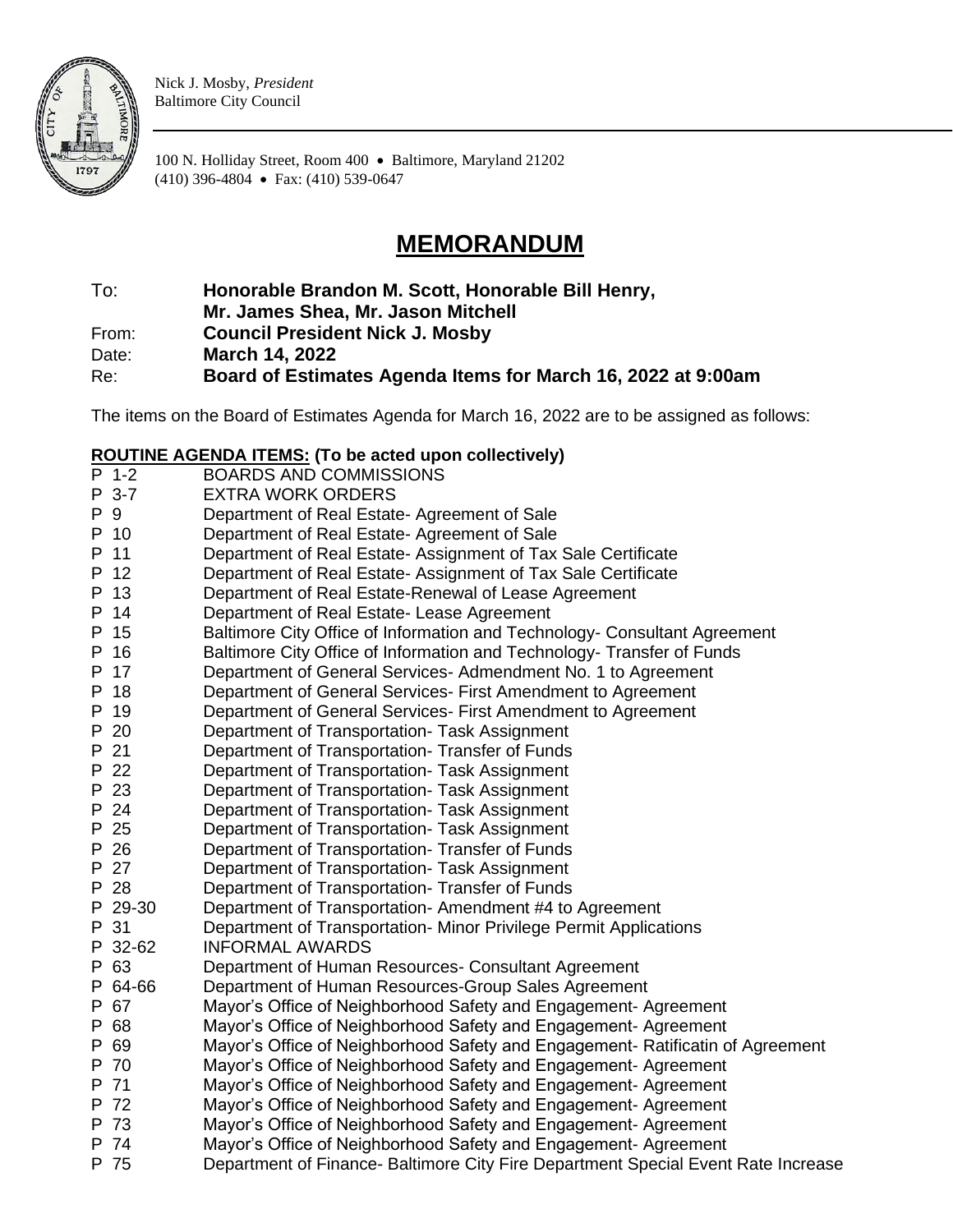| P 76-77   | Department of Finance- Payment in Lieu of Taxes (PILOT) Agreement                              |
|-----------|------------------------------------------------------------------------------------------------|
| P 78      | Baltimore City Health Department- Ratification of Agreement                                    |
| P 79-80   | <b>Baltimore City Health Department-- Agreement</b>                                            |
| P 81      | <b>Baltimore City Health Department-- Agreement</b>                                            |
| P 82      | <b>Baltimore City Health Department-- Agreement</b>                                            |
| P 83      | <b>Baltimore City Health Department-- Agreement</b>                                            |
| P 84      |                                                                                                |
|           | <b>Baltimore City Health Department-- Agreement</b>                                            |
| P 85-86   | Mayor's Office of Recovery Programs (MORP)- Grant Agreement                                    |
| P 87      | Department of General Services-Task Assignment                                                 |
| P 88-89   | Mayor's Office of Homeless Services (MOHS)- Amendment #1 to Grant Agreement                    |
| P 90      | Mayor's Office of Homeless Services (MOHS)- Agreement                                          |
| P 91      | Mayor's Office of Homeless Services (MOHS)- Agreement                                          |
| P 92      | Mayor's Office of Homeless Services (MOHS)- Correction                                         |
| P 93      | Mayor's Office of Homeless Services (MOHS)- Correction                                         |
| P 94-95   | Mayor's Office of Homeless Services (MOHS)- Grant Awards                                       |
| P 96-97   | Mayor's Office of Homeless Services (MOHS)- Charitable Solicitatin Application                 |
| P 98      | Mayor's Office of Homeless Services (MOHS)- Amendment #1 to Grant Agreement                    |
| P 99-100  | Mayor's Office of Homeless Services (MOHS)- Ratification of Amendment #1 to Grant              |
|           | Agreement                                                                                      |
| P 101-102 | Department of Transportation- Amendment #3 to On Call Agreement                                |
| P 103     | Department of Telecommunications- Amendment #5 to Agreement                                    |
| P 104     | Department of Recreation and Parks- Transfer of Funds                                          |
| P 105     | Baltimore City Office of Information Technology- Transfer of Funds                             |
| P 106-107 | Department of Recreation and Parks- Task Assignment                                            |
| P 108     | Mayor's Office- Amendment #2 to Non-Construction Consultant Agreement                          |
| P 109-110 | Mayor's Office of Employment Development (MOED) - Governmental/Charitable                      |
|           | <b>Solicitation Application</b>                                                                |
| P 111     | Mayor's Office of Employment Development (MOED)- Agreement                                     |
| P 112     | Department of Planning (DOP)- Grant Agreement                                                  |
| P 113     |                                                                                                |
|           | Mayor's Office of Homeless Services (MOHS)- Ratification of Amendment #1 to Grant<br>Agreement |
| P 114-116 | Department of Housing and Community Development (DHCD)- Amendment to HOME                      |
|           | Loan                                                                                           |
| P 117     |                                                                                                |
|           | Department of Housing and Community Development (DHCD)-Ratify Community                        |
|           | Development Block Grant- 45 (CDBG) Agreement                                                   |
| P 118     | Department of Housing and Community Development (DHCD)-Community Development                   |
|           | Block Grant (CDBG)- 47 Agreement                                                               |
| P 119-120 | Department of Housing and Community Development (DHCD)- Grant Agreement                        |
| P 121-122 | Law Department- Payment of Settlement                                                          |
| P 123-124 | Department of Housing and Community Development (DHCD)- Land Deposition                        |
|           | Agreement                                                                                      |
| P 125-126 | Department of Housing and Community Development (DHCD)- Land Deposition                        |
|           | Agreement                                                                                      |
| P 127-128 | Department of Housing and Community Development (DHCD)- Land Deposition                        |
|           | Agreement                                                                                      |
| P 129-130 | Department of Housing and Community Development (DHCD)- Land Deposition                        |
|           | Agreement                                                                                      |
| P 131     | Department of Housing and Community Development (DHCD)-Community Development                   |
|           | Block Grant (CDBG) - 46 Agreement                                                              |
| P 132     | Department of Housing and Community Development (DHCD)-Community Development                   |
|           | Block Grant - 46 (CDBG) Agreement                                                              |
| P 133     | Department of Housing and Community Development (DHCD)-Community Development                   |
|           | Block Grant 45 (CDBG) Agreement                                                                |
| P 134     | Department of Housing and Community Development (DHCD)- Grant Agreement                        |
|           |                                                                                                |